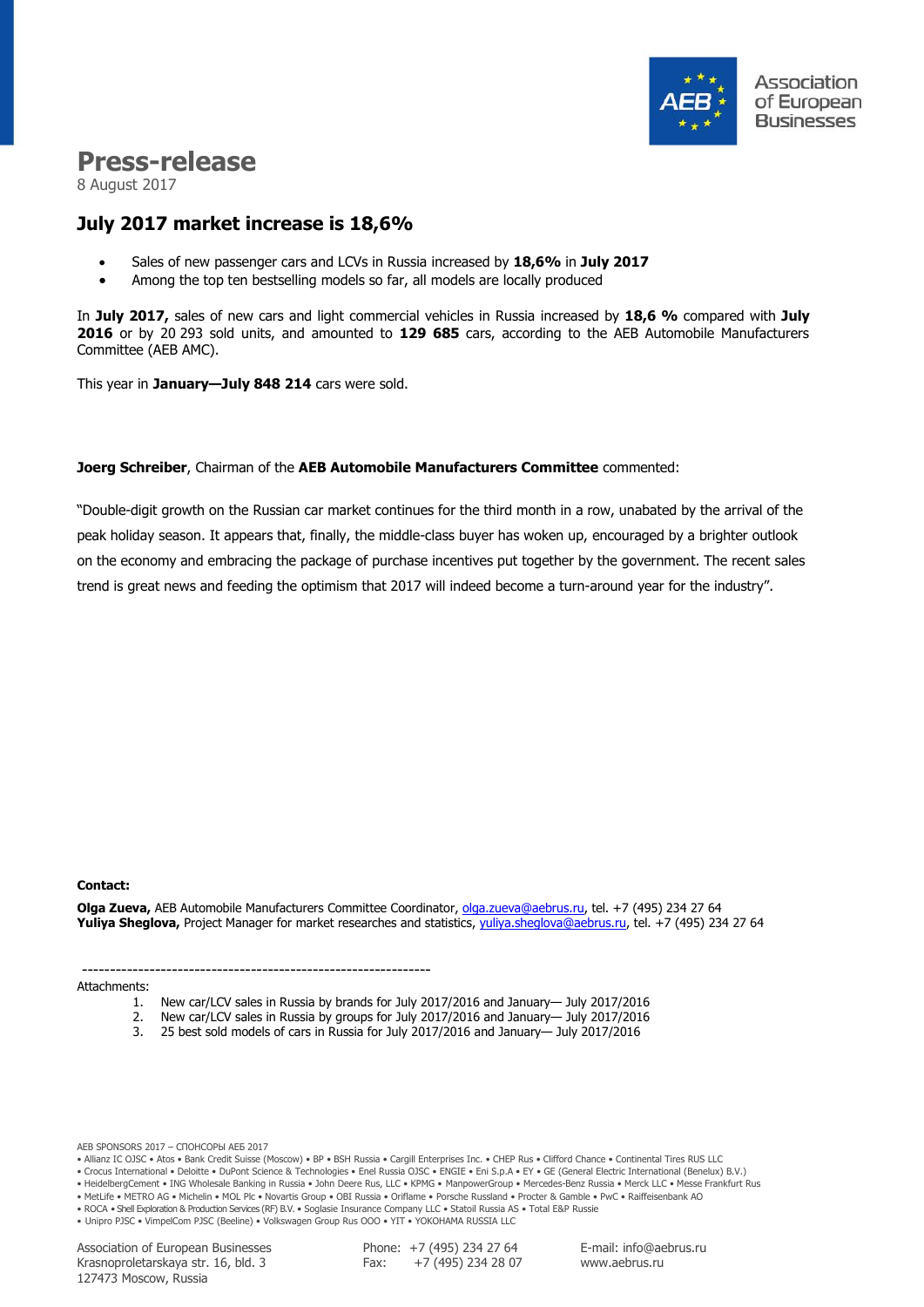

## **NEW CAR AND LCV SALES IN RUSSIA BY BRANDS FOR JULY 2017/2016 AND JANUARY – JULY 2017/2016**

Data submitted by the AEB Automobile Manufacturers Committee; retail sales of imported and locally produced vehicles. Note: The ranking is based on monthly results.

|                    |         | <b>July</b> |        | January - July |         |        |  |  |
|--------------------|---------|-------------|--------|----------------|---------|--------|--|--|
| <b>BRAND</b>       | 2017    | 2016        | YoY    | 2017           | 2016    | YoY    |  |  |
| Lada               | 26 502  | 21 7 54     | 22%    | 166 733        | 146 107 | 14%    |  |  |
| КIА                | 16 187  | 11 841      | 37%    | 101 376        | 81 607  | 24%    |  |  |
| Hyundai            | 11 952  | 10 802      | 11%    | 82 540         | 75 136  | 10%    |  |  |
| Renault*           | 10 982  | 9 1 3 1     | 20%    | 71 816         | 61 172  | 17%    |  |  |
| Toyota*            | 7986    | 7 1 4 4     | 12%    | 51 881         | 51 383  | $1\%$  |  |  |
| <b>VW</b>          | 7 2 3 9 | 5 8 3 9     | 24%    | 46 866         | 39 463  | 19%    |  |  |
| Nissan*            | 5 7 1 7 | 4765        | 20%    | 40 925         | 41 089  | 0%     |  |  |
| Škoda              | 5 3 0 7 | 4 670       | 14%    | 34 008         | 31 560  | 8%     |  |  |
| GAZ LCV*           | 4790    | 4 1 1 5     | 16%    | 29 843         | 28 865  | 3%     |  |  |
| Ford*              | 4 104   | 3 3 0 6     | 24%    | 26 011         | 23 984  | 8%     |  |  |
| Mercedes-Benz      | 3 0 6 5 | 2 9 5 2     | 4%     | 20 791         | 22 093  | $-6%$  |  |  |
| UAZ <sup>*</sup>   | 2 802   | 3 2 9 0     | $-15%$ | 21 212         | 24 600  | $-14%$ |  |  |
| Chevrolet          | 2 4 8 3 | 2 577       | $-4%$  | 17 372         | 17 360  | $0\%$  |  |  |
| <b>BMW</b>         | 2 3 5 0 | 2 100       | 12%    | 16 921         | 16 26 1 | 4%     |  |  |
| Mazda              | 2 1 4 0 | 1854        | 15%    | 13 191         | 11 001  | 20%    |  |  |
| Datsun             | 1 9 5 0 | 1 3 0 3     | 50%    | 12 845         | 9 5 32  | 35%    |  |  |
| Lexus              | 1938    | 1 6 6 5     | 16%    | 12 515         | 12 753  | $-2%$  |  |  |
| Mitsubishi         | 1 5 2 7 | 1 3 5 8     | 12%    | 10 238         | 10 067  | 2%     |  |  |
| Audi               | 1 3 0 2 | 1 700       | $-23%$ | 9 7 10         | 12 832  | $-24%$ |  |  |
| Lifan              | 1 2 9 8 | 1 3 8 7     | $-6%$  | 8 4 5 0        | 8 9 5 2 | $-6%$  |  |  |
| Ravon              | 1 2 7 5 | 237         | 438%   | 6 2 2 1        | 237     | 2525%  |  |  |
| Land Rover         | 719     | 573         | 25%    | 5 2 7 6        | 5 3 1 2 | $-1\%$ |  |  |
| VW vans            | 565     | 456         | 24%    | 3760           | 3 1 0 9 | 21%    |  |  |
| Volvo              | 484     | 410         | 18%    | 3 6 4 2        | 2 7 5 4 | 32%    |  |  |
| Chery              | 484     | 437         | 11%    | 3 1 0 9        | 3 1 1 0 | 0%     |  |  |
| Subaru             | 443     | 359         | 23%    | 2 9 7 6        | 2 9 8 9 | $0\%$  |  |  |
| Mercedes-Benz Vans | 419     | 372         | 13%    | 3 1 6 8        | 3 1 0 3 | 2%     |  |  |
| Citroën*           | 413     | 264         | 56%    | 2 4 1 9        | 2 3 9 1 | 1%     |  |  |
| Peugeot*           | 408     | 248         | 65%    | 2 6 2 3        | 2 1 1 8 | 24%    |  |  |
| Infiniti           | 399     | 342         | 17%    | 3 0 3 1        | 2 6 1 3 | 16%    |  |  |
| Porsche            | 386     | 358         | 8%     | 2 3 4 2        | 2 7 19  | $-14%$ |  |  |

• Allianz IC OJSC • Atos • Bank Credit Suisse (Moscow) • BP • BSH Russia • Cargill Enterprises Inc. • CHEP Rus • Clifford Chance • Continental Tires RUS LLC

• Crocus International • Deloitte • DuPont Science & Technologies • Enel Russia OJSC • ENGIE • Eni S.p.A • EY • GE (General Electric International (Benelux) B.V.)

• HeidelbergCement • ING Wholesale Banking in Russia • John Deere Rus, LLC • KPMG • ManpowerGroup • Mercedes-Benz Russia • Merck LLC • Messe Frankfurt Rus

• MetLife • METRO AG • Michelin • MOL Plc • Novartis Group • OBI Russia • Oriflame • Porsche Russland • Procter & Gamble • PwC • Raiffeisenbank AO

• ROCA • Shell Exploration & Production Services (RF) B.V. • Soglasie Insurance Company LLC • Statoil Russia AS • Total E&P Russie

• Unipro PJSC • VimpelCom PJSC (Beeline) • Volkswagen Group Rus OOO • YIT • YOKOHAMA RUSSIA LLC

Association of European Businesses Krasnoproletarskaya str. 16, bld. 3 127473 Moscow, Russia

Phone: +7 (495) 234 27 64 Fax:  $+7(495)$  234 28 07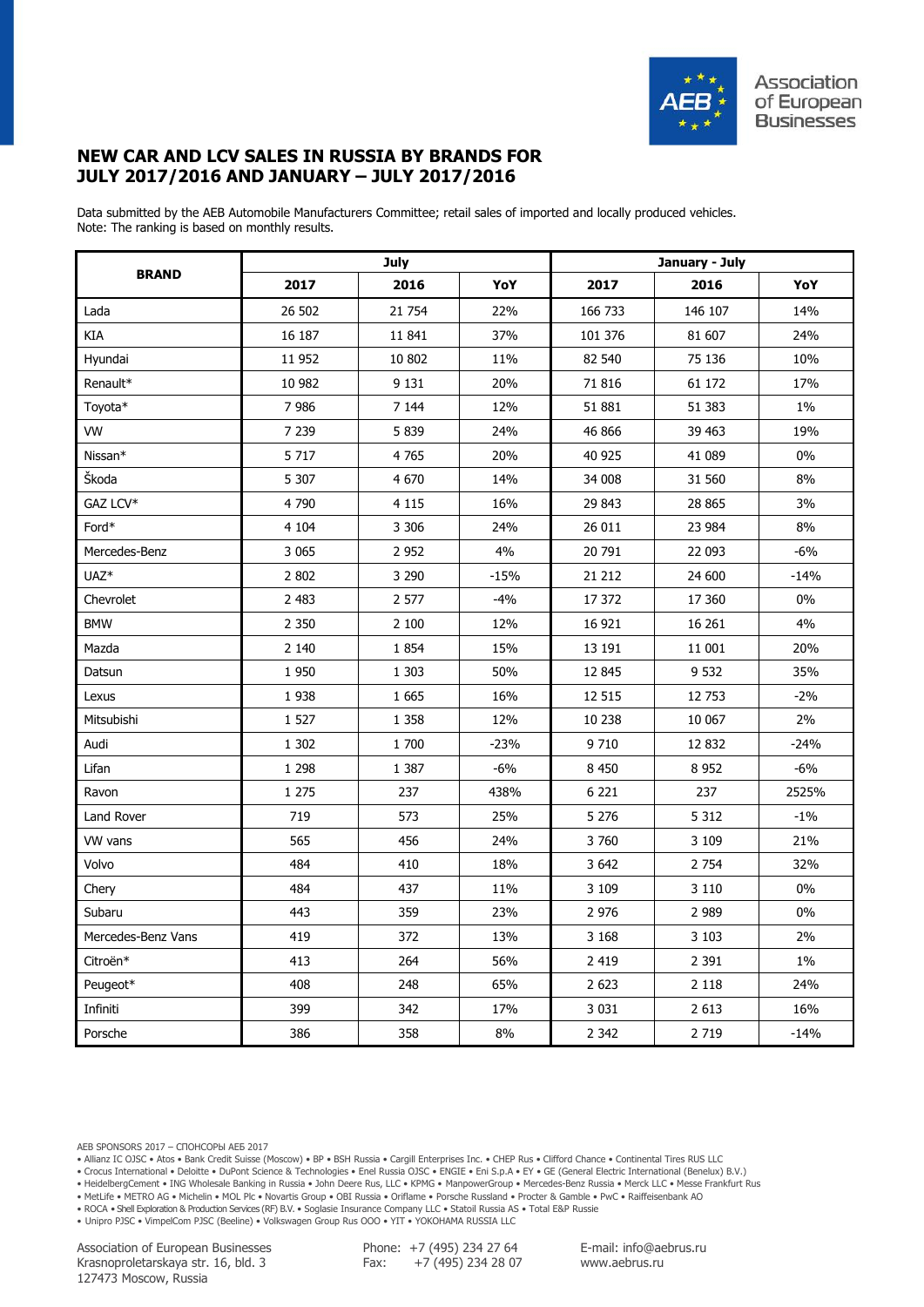

| Suzuki            | 353                      | 257                          | 37%                      | 2 3 9 2          | 3 1 4 0                  | $-24%$                       |
|-------------------|--------------------------|------------------------------|--------------------------|------------------|--------------------------|------------------------------|
| Geely             | 226                      | 242                          | $-7%$                    | 1 3 1 1          | 3 3 5 0                  | $-61%$                       |
| $FIAT*$           | 159                      | 129                          | 23%                      | 1 1 8 2          | 1 3 6 1                  | $-13%$                       |
| MINI              | 149                      | 120                          | 24%                      | 843              | 743                      | 13%                          |
| Jaguar            | 148                      | 220                          | $-33%$                   | 1 3 5 3          | 941                      | 44%                          |
| Haval             | 140                      | $\overline{\phantom{a}}$     | $\Box$                   | 1 0 0 9          | $\overline{\phantom{a}}$ | $\blacksquare$               |
| Honda             | 104                      | 119                          | $-13%$                   | 583              | 838                      | $-30%$                       |
| Jeep              | 102                      | 85                           | 20%                      | 849              | 691                      | 23%                          |
| smart             | 97                       | 96                           | $1\%$                    | 435              | 231                      | 88%                          |
| Changan           | 95                       | 9                            | 956%                     | 832              | 316                      | 163%                         |
| Isuzu*            | 80                       | 40                           | 100%                     | 397              | 288                      | 38%                          |
| Cadillac          | 65                       | 125                          | $-48%$                   | 791              | 724                      | 9%                           |
| $I$ veco $*$      | 62                       | 29                           | 114%                     | 238              | 347                      | $-31%$                       |
| Zotye             | 58                       | 36                           | 61%                      | 527              | 110                      | 379%                         |
| Foton*            | 50                       | $\pmb{0}$                    | $\blacksquare$           | 174              | 27                       | 544%                         |
| Genesis           | 48                       | $\overline{\phantom{a}}$     | $\frac{1}{2}$            | 563              | $\Box$                   | $\blacksquare$               |
| <b>FAW</b>        | 48                       | 77                           | $-38%$                   | 278              | 577                      | $-52%$                       |
| <b>DFM</b>        | 45                       | 88                           | $-49%$                   | 310              | 696                      | $-55%$                       |
| BAW*              | 12                       | 15                           | $-20%$                   | 85               | 108                      | $-21%$                       |
| <b>Brilliance</b> | 12                       | 60                           | $-80%$                   | 107              | 706                      | $-85%$                       |
| Hyundai LCV       | 9                        | $\overline{2}$               | 350%                     | 62               | $\overline{2}$           | 3000%                        |
| SsangYong         | $\boldsymbol{6}$         | 19                           | $-68%$                   | 76               | 1 0 3 9                  | $-93%$                       |
| Chrysler          | $1\,$                    | 3                            | $-67%$                   | $\boldsymbol{6}$ | 19                       | $-68%$                       |
| Alfa Romeo        | $\frac{1}{2}$            | $12\,$                       | $\blacksquare$           | $\pmb{0}$        | 65                       | $\overline{\phantom{a}}$     |
| Acura             | ÷,                       | $\overline{\phantom{a}}$     | $\overline{\phantom{m}}$ | $\blacksquare$   | 163                      | $\overline{a}$               |
| Daewoo            | $\overline{\phantom{0}}$ | $\qquad \qquad \blacksquare$ | $\overline{\phantom{a}}$ | $\blacksquare$   | 8 5 7 4                  | $\qquad \qquad \blacksquare$ |
| Haima             | $\overline{a}$           | $\overline{a}$               | $\blacksquare$           | $\Box$           | 114                      | $\overline{\phantom{a}}$     |
| <b>Total</b>      | 129 685                  | <b>109 392</b>               | 18,6%                    | 848 214          | 781 442                  | 8,5%                         |

**1. LCV sales are included into total brand's sales if exist in the product line of the brand (marked with\*); reported separately for some brands. LCV<3,5t (with several exceptions reaching highest range of 6t). Some updates concerning LCV data may occur.**

AEB SPONSORS 2017 – СПОНСОРЫ АЕБ 2017

• Allianz IC OJSC • Atos • Bank Credit Suisse (Moscow) • BP • BSH Russia • Cargill Enterprises Inc. • CHEP Rus • Clifford Chance • Continental Tires RUS LLC

• Crocus International • Deloitte • DuPont Science & Technologies • Enel Russia OJSC • ENGIE • Eni S.p.A • EY • GE (General Electric International (Benelux) B.V.)

• HeidelbergCement • ING Wholesale Banking in Russia • John Deere Rus, LLC • KPMG • ManpowerGroup • Mercedes-Benz Russia • Merck LLC • Messe Frankfurt Rus

• MetLife • METRO AG • Michelin • MOL Plc • Novartis Group • OBI Russia • Oriflame • Porsche Russland • Procter & Gamble • PwC • Raiffeisenbank AO

• ROCA • Shell Exploration & Production Services (RF) B.V. • Soglasie Insurance Company LLC • Statoil Russia AS • Total E&P Russie

• Unipro PJSC • VimpelCom PJSC (Beeline) • Volkswagen Group Rus OOO • YIT • YOKOHAMA RUSSIA LLC

Association of European Businesses Krasnoproletarskaya str. 16, bld. 3 127473 Moscow, Russia

Phone: +7 (495) 234 27 64 Fax:  $+7(495)$  234 28 07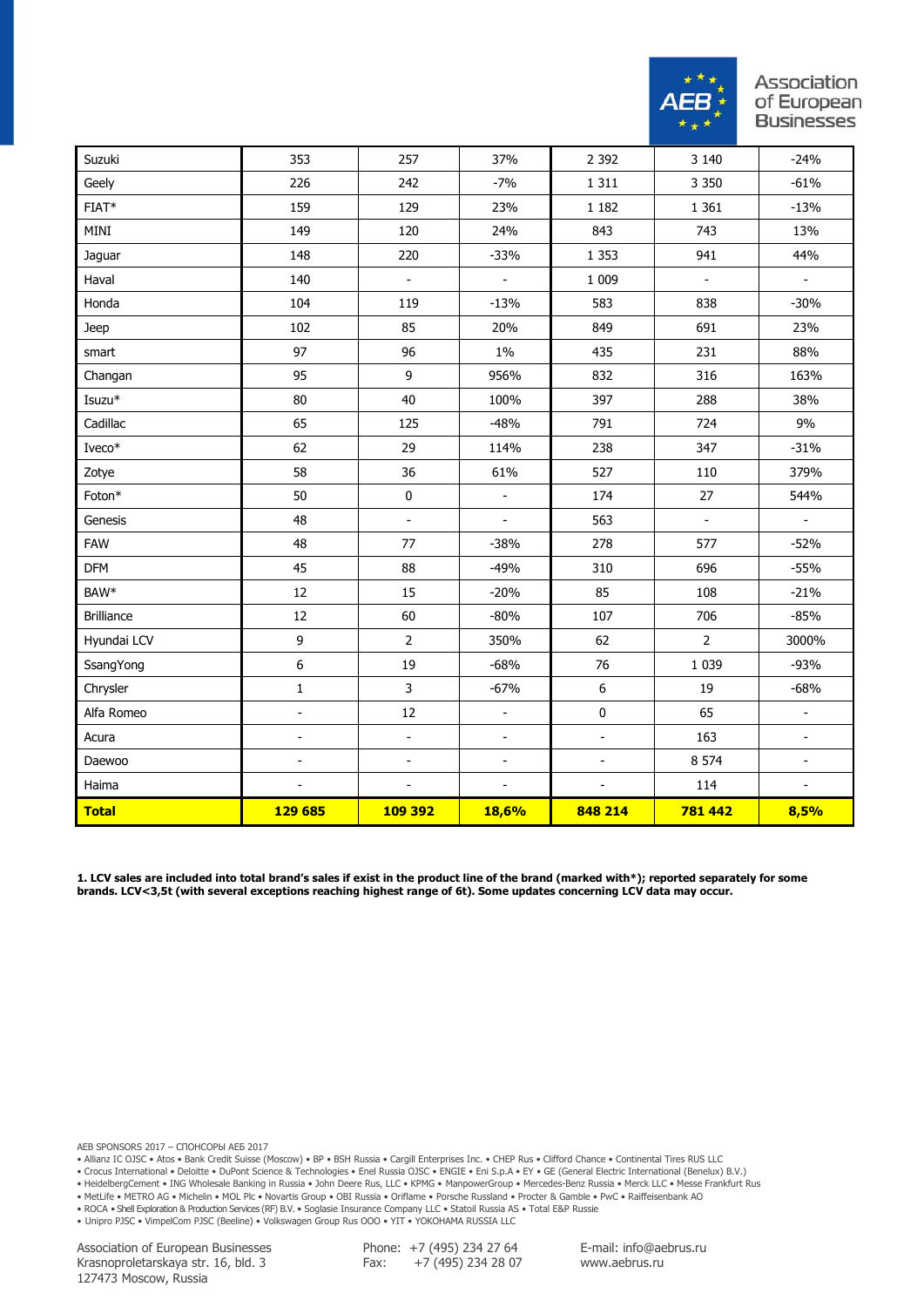

## **NEW CAR AND LCV SALES IN RUSSIA BY GROUPS FOR JULY 2017/2016 AND JANUARY – JULY 2017/2016**

Data submitted by the AEB Automobile Manufacturers Committee; retail sales of imported and locally produced vehicles. Note: The ranking is based on monthly results

|                            | <b>July</b> |                          |        |         |               |          |         | January - July |        |         |               |          |  |
|----------------------------|-------------|--------------------------|--------|---------|---------------|----------|---------|----------------|--------|---------|---------------|----------|--|
| <b>Brand / Group</b>       |             | % Share                  |        |         | <b>Volume</b> |          | % Share |                |        |         | <b>Volume</b> |          |  |
|                            | 2017        | 2016                     | YOY    | 2017    | 2016          | YoY      | 2017    | 2016           | YOY    | 2017    | 2016          | YoY      |  |
| AVTOVAZ-<br>RENAULT-NISSAN | 35,1        | 34,1                     | 1,0    | 45 550  | 37 295        | 22,1%    | 34,8    | 33,3           | 1,5    | 295 350 | 260 513       | 13,4%    |  |
| <b>AVTOVAZ</b>             | 20,4        | 19,9                     | 0,5    | 26 502  | 21 754        | 21,8%    | 19,7    | 18,7           | 1,0    | 166 733 | 146 107       | 14,1%    |  |
| <b>RENAULT</b>             | 8,5         | 8,3                      | 0,2    | 10 982  | 9 1 3 1       | 20,3%    | 8,5     | 7,8            | 0,7    | 71 816  | 61 172        | 17,4%    |  |
| <b>NISSAN</b>              | 4,4         | 4,4                      | 0,0    | 5 7 1 7 | 4765          | 20,0%    | 4,8     | 5,3            | (0, 5) | 40 925  | 41 089        | $-0,4%$  |  |
| <b>INFINITI</b>            | 0,3         | 0,3                      | 0,0    | 399     | 342           | 16,7%    | 0,4     | 0,3            | 0,1    | 3 0 3 1 | 2 6 1 3       | 16,0%    |  |
| <b>DATSUN</b>              | 1,5         | 1,2                      | 0,3    | 1 9 5 0 | 1 3 0 3       | 49,7%    | 1,5     | 1,2            | 0,3    | 12 845  | 9 5 32        | 34,8%    |  |
| <b>KIA</b>                 | 12,5        | 10,8                     | 1,7    | 16 187  | 11 841        | 36,7%    | 12,0    | 10,4           | 1,6    | 101 376 | 81 607        | 24,2%    |  |
| <b>VW Group</b>            | 11,1        | 11,6                     | (0, 5) | 14 413  | 12 6 65       | 13,8%    | 11,1    | 11,1           | 0,0    | 94 344  | 86 964        | 8,5%     |  |
| <b>VOLKSWAGEN</b>          | 5,6         | 5,3                      | 0,3    | 7 2 3 9 | 5 8 3 9       | 24,0%    | 5,5     | 5,1            | 0,4    | 46 866  | 39 463        | 18,8%    |  |
| <b>VOLKSWAGEN</b><br>vans  | 0,4         | 0,4                      | 0,0    | 565     | 456           | 23,9%    | 0,4     | 0,4            | 0,0    | 3 7 6 0 | 3 1 0 9       | 20,9%    |  |
| AUDI                       | 1,0         | 1,6                      | (0,6)  | 1 3 0 2 | 1700          | $-23,4%$ | 1,1     | 1,6            | (0,5)  | 9 7 10  | 12 832        | $-24,3%$ |  |
| ŠKODA                      | 4,1         | 4,3                      | (0,2)  | 5 3 0 7 | 4 6 7 0       | 13,6%    | 4,0     | 4,0            | 0,0    | 34 008  | 31 560        | 7,8%     |  |
| <b>HYUNDAI Group</b>       | 9,3         | 9,9                      | (0,6)  | 12 000  | 10 802        | 11,1%    | 9,8     | 9,6            | 0,2    | 83 103  | 75 136        | 10,6%    |  |
| <b>HYUNDAI</b>             | 9,2         | 9,9                      | (0,7)  | 11 952  | 10 802        | 10,6%    | 9,7     | 9,6            | 0,1    | 82 540  | 75 136        | 9,9%     |  |
| <b>GENESIS</b>             | 0,0         | $\overline{\phantom{a}}$ |        | 48      |               |          | 0,1     |                |        | 563     |               |          |  |
| <b>TOYOTA Group</b>        | 7,7         | 8,1                      | (0,4)  | 9 9 2 4 | 8 8 0 9       | 12,7%    | 7,6     | 8,2            | (0,6)  | 64 39 6 | 64 136        | 0,4%     |  |
| <b>TOYOTA</b>              | 6,2         | 6,5                      | (0,3)  | 7986    | 7 1 4 4       | 11,8%    | 6,1     | 6,6            | (0, 5) | 51 881  | 51 383        | 1,0%     |  |
| <b>LEXUS</b>               | 1,5         | 1,5                      | 0,0    | 1938    | 1 6 6 5       | 16,4%    | 1,5     | 1,6            | (0,1)  | 12 515  | 12 753        | $-1,9%$  |  |
| <b>GAZ LCV</b>             | 3,7         | 3,8                      | (0,1)  | 4 7 9 0 | 4 1 1 5       | 16,4%    | 3,5     | 3,7            | (0,2)  | 29 843  | 28 8 65       | 3,4%     |  |
| <b>FORD</b>                | 3,2         | 3,0                      | 0,2    | 4 1 0 4 | 3 3 0 6       | 24,1%    | 3,1     | 3,1            | 0,0    | 26 011  | 23 984        | 8,5%     |  |
| MERCEDES-BENZ              | 2,8         | 3,1                      | (0,3)  | 3 5 8 1 | 3 4 2 0       | 4,7%     | 2,9     | 3,3            | (0,4)  | 24 3 94 | 25 427        | $-4,1%$  |  |
| MERCEDES-BENZ              | 2,4         | 2,7                      | (0,3)  | 3 0 6 5 | 2 9 5 2       | 3,8%     | 2,5     | 2,8            | (0,3)  | 20 791  | 22 093        | $-5,9%$  |  |
| MERCEDES-BENZ<br>vans      | 0,3         | 0,3                      | 0,0    | 419     | 372           | 12,6%    | 0,4     | 0,4            | 0,0    | 3 1 6 8 | 3 1 0 3       | 2,1%     |  |
| smart                      | 0,1         | 0,1                      | 0,0    | 97      | 96            | 1,0%     | 0,1     | 0,0            | 0,1    | 435     | 231           | 88,3%    |  |
| <b>UAZ</b>                 | 2,2         | 3,0                      | (0, 8) | 2 8 0 2 | 3 2 9 0       | $-14,8%$ | 2,5     | 3,1            | (0,6)  | 21 21 2 | 24 600        | $-13,8%$ |  |
| <b>GM Group</b>            | 2,0         | 2,5                      | (0,5)  | 2 5 4 8 | 2 702         | $-5,7%$  | 2,1     | 2,3            | (0,2)  | 18 16 3 | 18 0 84       | 0,4%     |  |
| <b>CHEVROLET</b>           | 1,9         | 2,4                      | (0, 5) | 2 4 8 3 | 2 577         | $-3,6%$  | 2,0     | 2,2            | (0,2)  | 17 372  | 17 360        | 0,1%     |  |
| CADILLAC                   | 0,1         | 0,1                      | 0,0    | 65      | 125           | $-48,0%$ | 0,1     | 0,1            | 0,0    | 791     | 724           | 9,3%     |  |
| <b>BMW Group</b>           | 1,9         | 2,0                      | (0,1)  | 2 4 9 9 | 2 2 2 0       | 12,6%    | 2,1     | 2,2            | (0,1)  | 17 764  | 17 004        | 4,5%     |  |
| <b>BMW</b>                 | 1,8         | 1,9                      | (0,1)  | 2 3 5 0 | $2\;100$      | 11,9%    | 2,0     | 2,1            | (0,1)  | 16 921  | 16 26 1       | 4,1%     |  |
| MINI                       | 0,1         | 0,1                      | 0,0    | 149     | 120           | 24,2%    | 0,1     | 0,1            | 0,0    | 843     | 743           | 13,5%    |  |
| <b>MAZDA</b>               | 1,7         | 1,7                      | 0,0    | 2 1 4 0 | 1854          | 15,4%    | 1,6     | 1,4            | 0,2    | 13 191  | 11 001        | 19,9%    |  |
| <b>MITSUBISHI</b>          | 1,2         | 1,2                      | 0,0    | 1 5 2 7 | 1 3 5 8       | 12,4%    | 1,2     | 1,3            | (0,1)  | 10 238  | 10 067        | 1,7%     |  |
| <b>LIFAN</b>               | 1,0         | 1,3                      | (0,3)  | 1 2 9 8 | 1 3 8 7       | $-6,4%$  | 1,0     | 1,1            | (0,1)  | 8 4 5 0 | 8 9 5 2       | $-5,6%$  |  |
| <b>RAVON</b>               | 1,0         | 0,2                      | 0,8    | 1 2 7 5 | 237           | 438,0%   | 0,7     | 0,0            | 0,7    | 6 2 2 1 | 237           | 2524,9%  |  |

• Allianz IC OJSC • Atos • Bank Credit Suisse (Moscow) • BP • BSH Russia • Cargill Enterprises Inc. • CHEP Rus • Clifford Chance • Continental Tires RUS LLC

• Crocus International • Deloitte • DuPont Science & Technologies • Enel Russia OJSC • ENGIE • Eni S.p.A • EY • GE (General Electric International (Benelux) B.V.)

• HeidelbergCement • ING Wholesale Banking in Russia • John Deere Rus, LLC • KPMG • ManpowerGroup • Mercedes-Benz Russia • Merck LLC • Messe Frankfurt Rus

• MetLife • METRO AG • Michelin • MOL Plc • Novartis Group • OBI Russia • Oriflame • Porsche Russland • Procter & Gamble • PwC • Raiffeisenbank AO

• ROCA • Shell Exploration & Production Services (RF) B.V. • Soglasie Insurance Company LLC • Statoil Russia AS • Total E&P Russie

• Unipro PJSC • VimpelCom PJSC (Beeline) • Volkswagen Group Rus OOO • YIT • YOKOHAMA RUSSIA LLC

Association of European Businesses Krasnoproletarskaya str. 16, bld. 3 127473 Moscow, Russia

Phone: +7 (495) 234 27 64 Fax:  $+7(495)$  234 28 07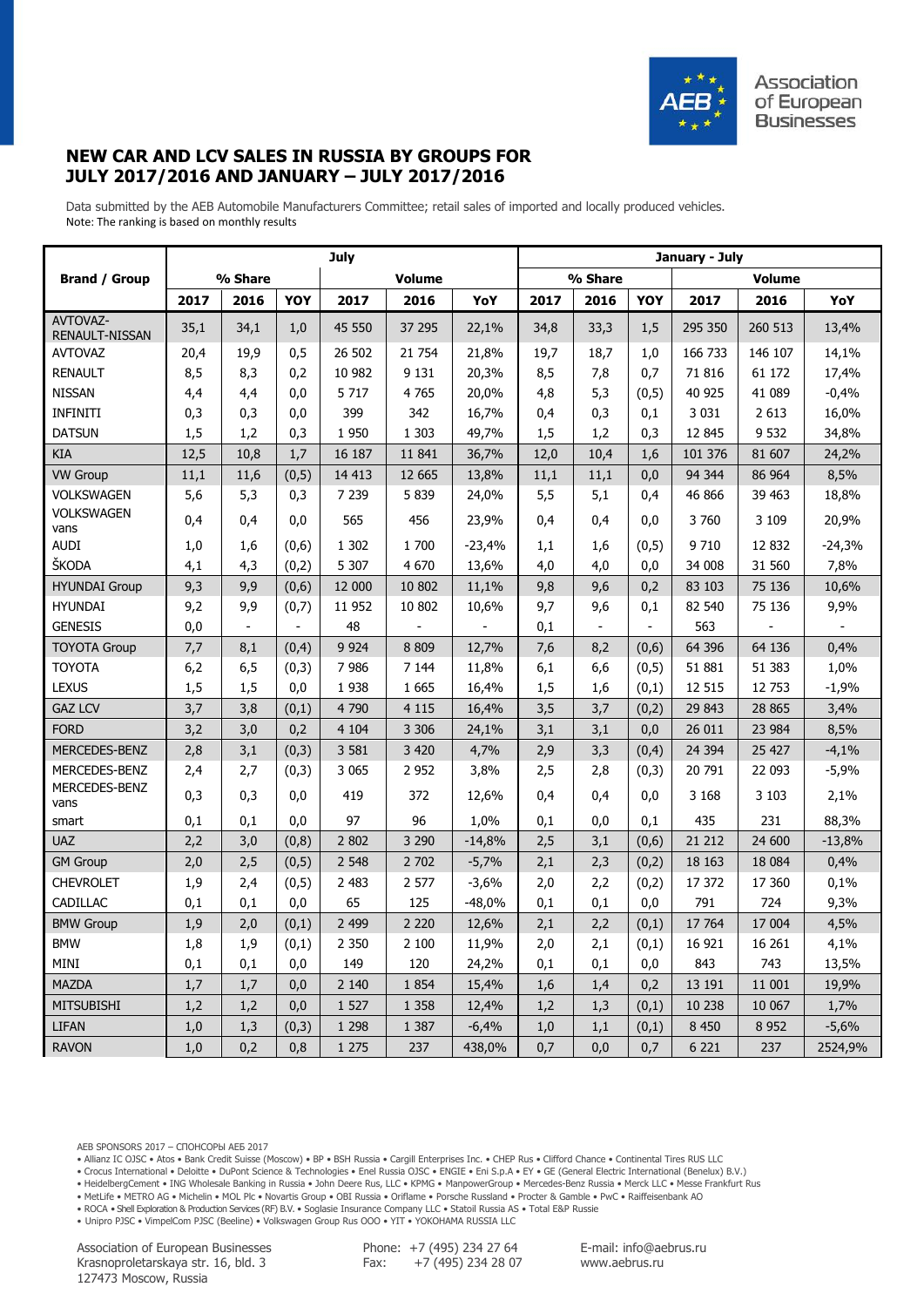

| <b>JAGUAR LAND</b><br><b>ROVER</b>   | 0,7                      | 0,7                      | 0,0                      | 867            | 793                      | 9,3%     | 0,8            | 0,8                      | 0,0                      | 6 6 29         | 6 2 5 3        | 6,0%     |
|--------------------------------------|--------------------------|--------------------------|--------------------------|----------------|--------------------------|----------|----------------|--------------------------|--------------------------|----------------|----------------|----------|
| <b>LAND ROVER</b>                    | 0,6                      | 0,5                      | 0,1                      | 719            | 573                      | 25,5%    | 0,6            | 0,7                      | (0,1)                    | 5 2 7 6        | 5 3 1 2        | $-0,7%$  |
| <b>JAGUAR</b>                        | 0,1                      | 0,2                      | (0,1)                    | 148            | 220                      | $-32,7%$ | 0,2            | 0,1                      | 0,1                      | 1 3 5 3        | 941            | 43,8%    |
| <b>PSA PEUGEOT</b><br><b>CITROEN</b> | 0,6                      | 0,5                      | 0,1                      | 821            | 512                      | 60,4%    | 0,6            | 0,6                      | 0,0                      | 5 0 42         | 4 509          | 11,8%    |
| <b>PEUGEOT</b>                       | 0,3                      | 0,2                      | 0,1                      | 408            | 248                      | 64,5%    | 0,3            | 0,3                      | 0,0                      | 2 6 23         | 2 1 1 8        | 23,8%    |
| <b>CITROËN</b>                       | 0,3                      | 0,2                      | 0,1                      | 413            | 264                      | 56,4%    | 0,3            | 0,3                      | 0,0                      | 2 4 1 9        | 2 3 9 1        | 1,2%     |
| <b>CHERY</b>                         | 0.4                      | 0,4                      | 0.0                      | 484            | 437                      | 10,8%    | 0.4            | 0.4                      | 0.0                      | 3 1 0 9        | 3 1 1 0        | 0.0%     |
| <b>VOLVO</b>                         | 0,4                      | 0,4                      | 0,0                      | 484            | 410                      | 18,0%    | 0,4            | 0,4                      | 0,0                      | 3 6 4 2        | 2 7 5 4        | 32,2%    |
| <b>SUBARU</b>                        | 0,3                      | 0,3                      | 0,0                      | 443            | 359                      | 23,4%    | 0,4            | 0,4                      | 0,0                      | 2 9 7 6        | 2 9 8 9        | $-0,4%$  |
| <b>PORSCHE</b>                       | 0,3                      | 0,3                      | 0,0                      | 386            | 358                      | 7,8%     | 0,3            | 0,3                      | 0,0                      | 2 3 4 2        | 2 7 19         | $-13,9%$ |
| <b>SUZUKI</b>                        | 0,3                      | 0,2                      | 0,1                      | 353            | 257                      | 37,4%    | 0,3            | 0,4                      | (0,1)                    | 2 3 9 2        | 3 1 4 0        | $-23,8%$ |
| <b>FCA RUSSIA</b>                    | 0,2                      | 0,2                      | 0,0                      | 262            | 229                      | 14,4%    | 0,2            | 0,3                      | (0,1)                    | 2 0 3 7        | 2 1 3 6        | $-4,6%$  |
| <b>FIAT</b>                          | 0,1                      | 0,1                      | 0,0                      | 159            | 129                      | 23,3%    | 0,1            | 0,2                      | (0,1)                    | 1 1 8 2        | 1 3 6 1        | $-13,2%$ |
| <b>CHRYSLER</b>                      | 0,0                      | 0,0                      | 0,0                      | 1              | 3                        | $-66,7%$ | 0,0            | 0,0                      | 0,0                      | 6              | 19             | $-68,4%$ |
| <b>JEEP</b>                          | 0,1                      | 0,1                      | 0,0                      | 102            | 85                       | 20,0%    | 0,1            | 0,1                      | 0,0                      | 849            | 691            | 22,9%    |
| <b>ALFA ROMEO</b>                    | $\overline{\phantom{a}}$ | 0,0                      | $\overline{\phantom{a}}$ | $\blacksquare$ | 12                       |          | 0,0            | 0,0                      | 0,0                      | 0              | 65             |          |
| <b>GEELY</b>                         | 0,2                      | 0,2                      | 0,0                      | 226            | 242                      | $-6,6%$  | 0,2            | 0,4                      | (0,2)                    | 1 3 1 1        | 3 3 5 0        | $-60,9%$ |
| <b>HAVAL</b>                         | 0,1                      | $\overline{\phantom{a}}$ | $\overline{\phantom{a}}$ | 140            | $\overline{\phantom{a}}$ |          | 0,1            | $\overline{\phantom{a}}$ | $\overline{\phantom{a}}$ | 1 0 0 9        | $\overline{a}$ |          |
| <b>HONDA Group</b>                   | 0,1                      | 0,1                      | 0,0                      | 104            | 119                      | $-12,6%$ | 0,1            | 0,1                      | 0,0                      | 583            | 1 0 0 1        | $-41,8%$ |
| <b>HONDA</b>                         | 0,1                      | 0,1                      | 0,0                      | 104            | 119                      | $-12,6%$ | 0,1            | 0,1                      | 0,0                      | 583            | 838            | $-30,4%$ |
| <b>ACURA</b>                         | $\blacksquare$           | $\overline{\phantom{a}}$ | $\overline{\phantom{a}}$ | $\blacksquare$ | $\blacksquare$           |          | $\blacksquare$ | 0,0                      | $\overline{\phantom{a}}$ | $\Box$         | 163            |          |
| <b>CHANGAN</b>                       | 0,1                      | 0,0                      | 0,1                      | 95             | 9                        | 955,6%   | 0,1            | 0,0                      | 0,1                      | 832            | 316            | 163,3%   |
| <b>ISUZU</b>                         | 0,1                      | 0,0                      | 0,1                      | 80             | 40                       | 100,0%   | 0,0            | 0,0                      | 0,0                      | 397            | 288            | 37,8%    |
| <b>IVECO</b>                         | 0,0                      | 0,0                      | 0,0                      | 62             | 29                       | 113,8%   | 0,0            | 0,0                      | 0,0                      | 238            | 347            | $-31,4%$ |
| <b>ZOTYE</b>                         | 0,0                      | 0,0                      | 0,0                      | 58             | 36                       | 61,1%    | 0,1            | 0,0                      | 0,1                      | 527            | 110            | 379,1%   |
| <b>FOTON</b>                         | 0,0                      | 0,0                      | 0,0                      | 50             | $\overline{0}$           |          | 0,0            | 0,0                      | 0,0                      | 174            | 27             | 544,4%   |
| <b>FAW</b>                           | 0,0                      | 0,1                      | (0,1)                    | 48             | 77                       | $-37,7%$ | 0,0            | 0,1                      | (0,1)                    | 278            | 577            | $-51,8%$ |
| <b>DFM</b>                           | 0.0                      | 0.1                      | (0,1)                    | 45             | 88                       | $-48,9%$ | 0.0            | 0.1                      | (0,1)                    | 310            | 696            | $-55,5%$ |
| <b>BAW</b>                           | 0,0                      | 0,0                      | 0,0                      | 12             | 15                       | $-20,0%$ | 0,0            | 0,0                      | 0,0                      | 85             | 108            | $-21,3%$ |
| <b>BRILLIANCE</b>                    | 0,0                      | 0,1                      | (0,1)                    | 12             | 60                       | $-80,0%$ | 0,0            | 0,1                      | (0,1)                    | 107            | 706            | $-84,8%$ |
| <b>HYUNDAI LCV</b>                   | 0,0                      | 0,0                      | 0,0                      | 9              | $\overline{2}$           | 350,0%   | 0,0            | 0,0                      | 0,0                      | 62             | $\overline{2}$ | 3000,0%  |
| <b>SSANGYONG</b>                     | 0,0                      | 0,0                      | 0,0                      | 6              | 19                       | $-68,4%$ | 0,0            | 0,1                      | (0,1)                    | 76             | 1 0 3 9        | $-92,7%$ |
| <b>HAIMA</b>                         |                          |                          |                          |                |                          |          |                | 0,0                      |                          |                | 114            |          |
| <b>DAEWOO</b>                        | $\frac{1}{2}$            | $\blacksquare$           | $\overline{\phantom{a}}$ |                | $\overline{a}$           |          |                | 1,1                      | $\overline{\phantom{a}}$ | $\overline{a}$ | 8 5 7 4        |          |
| <b>Total</b>                         | 100,0                    | 100,0                    |                          | 129 685        | 109 392                  | 18,6%    | 100,0          | 100,0                    |                          | 848 214        | 781 442        | 8,5%     |

Different from the international classification: brands represented on the Russian market by SOLLERS Group; see also above

| <b>SOLLERS Group</b> | $\sim$ $\sim$<br>ے , ے | $\sqrt{ }$<br>$\overline{\phantom{0}}$<br>J.U | (0, 8) | 2 808    | 3 3 0 9                        | $-15,1%$       | $\sim$ $\sim$<br>د ، ک | $\sim$<br>$\overline{\phantom{0}}$<br>د,د | (0,8) | 288<br>$\sim$ $\sim$           | 25 639 | $-17,0%$ |
|----------------------|------------------------|-----------------------------------------------|--------|----------|--------------------------------|----------------|------------------------|-------------------------------------------|-------|--------------------------------|--------|----------|
| <b>SSANGYONG</b>     | 0,0                    | 0.0                                           | 0.0    |          | 19<br>$\overline{\phantom{a}}$ | $.4\%$<br>-68, | 0.0                    | 0.1                                       | (0,1) | $\overline{\phantom{a}}$<br>٬٥ | 039    | $-92,7%$ |
| UAZ                  | ົ<br>ے ۔               | 3,0                                           | (0,8)  | 802<br>∼ | 290<br>ັ                       | $-14.8%$       | $\sim$ $-$<br>۔۔۔      | . ה<br>1.1                                | (0,6) | 21 212<br>$\sim$               | 24 600 | $-13,8%$ |

• Allianz IC OJSC • Atos • Bank Credit Suisse (Moscow) • BP • BSH Russia • Cargill Enterprises Inc. • CHEP Rus • Clifford Chance • Continental Tires RUS LLC

• Crocus International • Deloitte • DuPont Science & Technologies • Enel Russia OJSC • ENGIE • Eni S.p.A • EY • GE (General Electric International (Benelux) B.V.)

• HeidelbergCement • ING Wholesale Banking in Russia • John Deere Rus, LLC • KPMG • ManpowerGroup • Mercedes-Benz Russia • Merck LLC • Messe Frankfurt Rus

• MetLife • METRO AG • Michelin • MOL Plc • Novartis Group • OBI Russia • Oriflame • Porsche Russland • Procter & Gamble • PwC • Raiffeisenbank AO

• ROCA • Shell Exploration & Production Services (RF) B.V. • Soglasie Insurance Company LLC • Statoil Russia AS • Total E&P Russie

• Unipro PJSC • VimpelCom PJSC (Beeline) • Volkswagen Group Rus OOO • YIT • YOKOHAMA RUSSIA LLC

Association of European Businesses Krasnoproletarskaya str. 16, bld. 3 127473 Moscow, Russia

Phone: +7 (495) 234 27 64 Fax:  $+7(495)$  234 28 07

AEB SPONSORS 2017 – СПОНСОРЫ АЕБ 2017